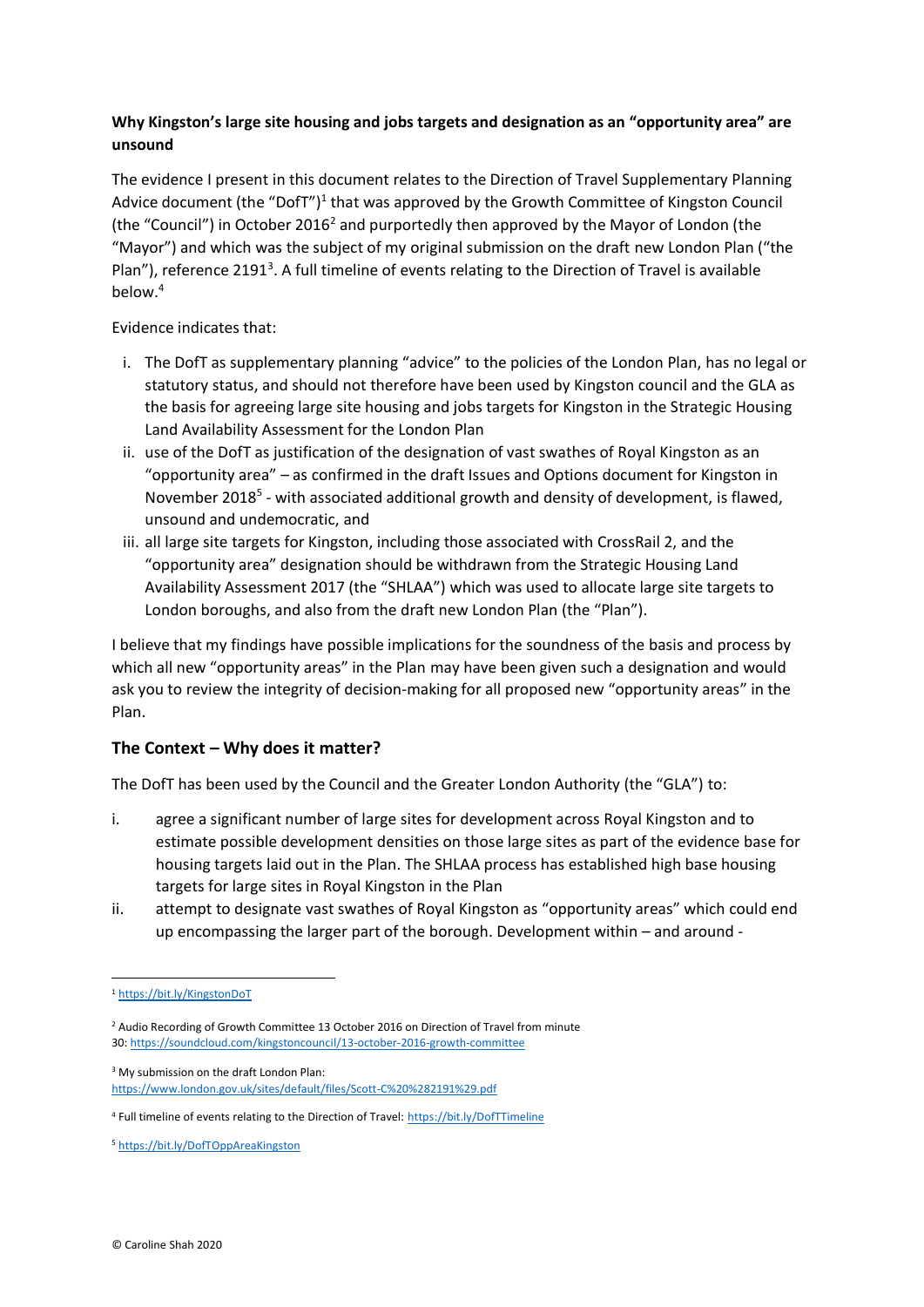"opportunity areas" is at significantly higher densities than in non-"opportunity areas" meaning that Royal Kingston's housing targets will rise further

iii. agree, as part of the SHLAA process, that development targets on large sites around possible CrossRail 2 stations in Royal Kingston will rise significantly in preparation for, and with the arrival of, CrossRail 2 as evidenced in the additional housing targets laid out in the SHLAA associated with CrossRail 2.

#### **1. The Council acted against its own constitution in seeking GLA adoption of the DofT before the expiry of the call-in period**

The Growth Committee of the Council approved the DofT on 13 October 2016<sup>1</sup>. The Council submitted the DofT to the GLA for approval by the Mayor within two business days. The Council's decision to approve the DofT was still open to challenge through call-in by residents at the time of submission of the document to the GLA

#### **2. Full Council approved the DofT after it had purportedly been approved by the Mayor and without sufficient clarification of its purpose and objectives**

On 18 October 2016, Kingston's Full Council approves the – incredibly short - Report of the Growth Committee of  $13/10/16$  regarding the DofT $6$  as an urgent item authorised by the Mayor. The reason is given as, according to Standing Order 9 (2): "The Growth Committee had met after the publication of the agenda for the Council meeting and therefore the report of its meeting had to be circulated as late business."

Full Council approved the DofT after the date on which it had purportedly been adopted by the Mayor on October 17 2016

The item on the DofT in the Late Material<sup>7</sup> does not mention that the DofT would be used to establish huge large site development targets for Kingston in the London Plan, or to create designation of "opportunity areas" across the Borough. It is completely vague.<sup>8</sup>

#### **3. The action to seek immediate adoption by the Mayor of the DofT de-facto removed residents' rights to call in the decision**.

To all extents and purposes, it appeared to local residents that, once the DofT had been adopted by the Mayor, it was beyond challenge at a local level

#### **4. There is no evidence that the Mayor formally adopted the DofT**

<sup>&</sup>lt;sup>6</sup> Report of the Growth Committee - 13 October 2016 Appendix G "The report of the Committee was received. Voting – unanimous"

<sup>7</sup> <https://moderngov.kingston.gov.uk/documents/b15503/Late%20Material%20Tuesday%2018-Oct-2016%2020.00%20Council.pdf?T=9>

<sup>8</sup> "Direction of Travel – The Committee formally adopted the Direction of Travel which will play a key role in the production of the Local Plan subject to its adoption by the Mayor for London. Once adopted by the Greater London Authority, it will provide supplementary planning advice to the London Plan policies by supporting the selective redevelopment of areas within the borough in order to provide new homes, jobs and investment."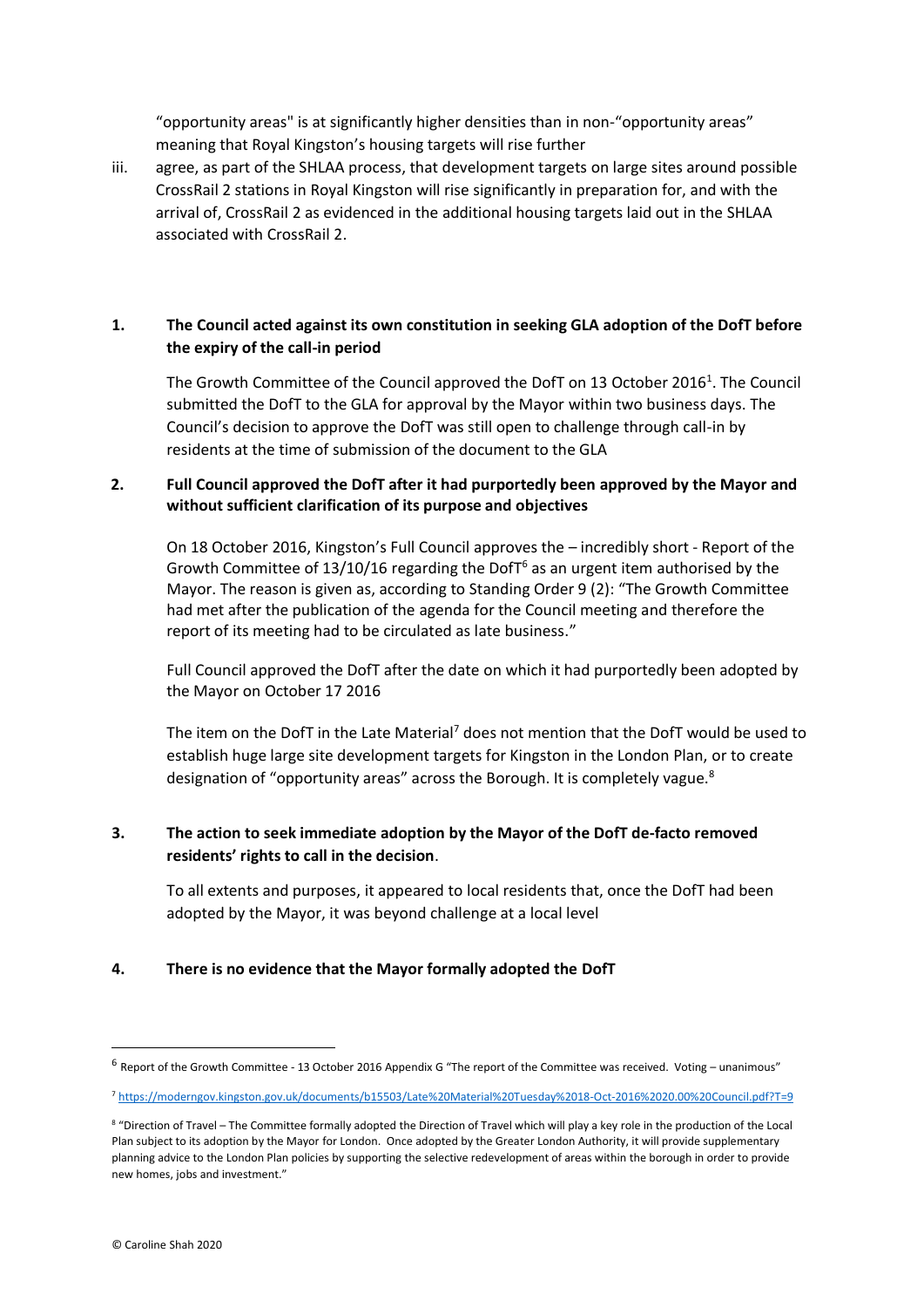In the absence of evidence that the DofT was adopted by the Mayor, the large sites housing targets for Royal Kingston in the SHLAA and draft London Plan and the designation of Royal Kingston as an "opportunity area" are unsound.

I have been told that the Mayor adopted the DofT on October 17, 2016 at the Mayor's Planning and SDS Meeting<sup>9</sup>. There is no evidence that such a meeting took place. There is an Agenda for the meeting<sup>10</sup>. Evidence is needed of the dates on which the Agenda was drafted and issued in order to be sure of its legitimacy

On 23 January 2019, Quentin Baker, the then Monitoring Officer at the Council, sent me a copy of the Adoption Document for the DofT (the "Adoption Document"). The document was not signed $11$ 

There is no evidence that the Mayor signed the Adoption Document for the DofT (the "Adoption Document") on that day or indeed ever. Email correspondence between GLA officers confirms that they are unable to find a signed copy of the Adoption Document.<sup>12</sup>

It is unclear how and when the signed copy of the Adoption Document that was eventually placed on the GLA website on 6 March 2019 was created. The posting of a "signed" Adoption Document happened following a Freedom of Information request that I submitted asking for sight of the signed Adoption Document $^{13}$ .

An original of the signed Adoption Document does not appear to exist or, if it does, it has not been made public.

## **5. Residents of Royal Kingston and other interested parties were effectively deprived of the knowledge that Kingston was about to be allocated significant large site targets, and the basis for such allocation**

The DofT for Royal Kingston was posted on the GLA website on 14 March 2017<sup>7</sup>. As discussed above, it is not evident that the Mayor had approved it at this time. The date that the DofT was published on the GLA's website was after public consultation on the SHLAA methodology for determining densities on large sites had finished. Consultation on the SHLAA took place between 23 November 2016 and 20 January 2017. The date of publication of the DofT was also after the final SHLAA methodology had been agreed and published on 6 February  $2017^{14}$ .

<sup>&</sup>lt;sup>9</sup> Request for original signed Adoption Report for Direction of Travel [www.whatdotheyknow.com/request/direction\\_of\\_travel\\_approval\\_17#incoming-1329335](http://www.whatdotheyknow.com/request/direction_of_travel_approval_17#incoming-1329335)

<sup>10</sup> Agenda for Mayor's Planning and SDS Meeting: [www.whatdotheyknow.com/request/date\\_of\\_publication\\_on\\_gla\\_websi](http://www.whatdotheyknow.com/request/date_of_publication_on_gla_websi)

<sup>&</sup>lt;sup>11</sup> Link to unsigned Adoption Document sent by the Council on 23 January 2019 [https://docs.wixstatic.com/ugd/8451a6\\_99f9cc1ba085447aa3c38b801133ec1f.pdf?index=true](https://docs.wixstatic.com/ugd/8451a6_99f9cc1ba085447aa3c38b801133ec1f.pdf?index=true)

<sup>&</sup>lt;sup>12</sup> Email correspondence between GLA officers[: https://www.whatdotheyknow.com/request/information\\_relating\\_to\\_the\\_king#incoming-](https://www.whatdotheyknow.com/request/information_relating_to_the_king#incoming-1359758)[1359758](https://www.whatdotheyknow.com/request/information_relating_to_the_king#incoming-1359758)

<sup>&</sup>lt;sup>13</sup> Freedom of Information request date of publication of Adoption document [https://www.whatdotheyknow.com/request/date\\_of\\_publication\\_on\\_gla\\_websi#incoming-1356864](https://www.whatdotheyknow.com/request/date_of_publication_on_gla_websi#incoming-1356864)

<sup>14</sup> SHLAA methodology: https://www.london.gov.uk/sites/default/files/shlaa\_methodology\_6\_feb\_2017.pdf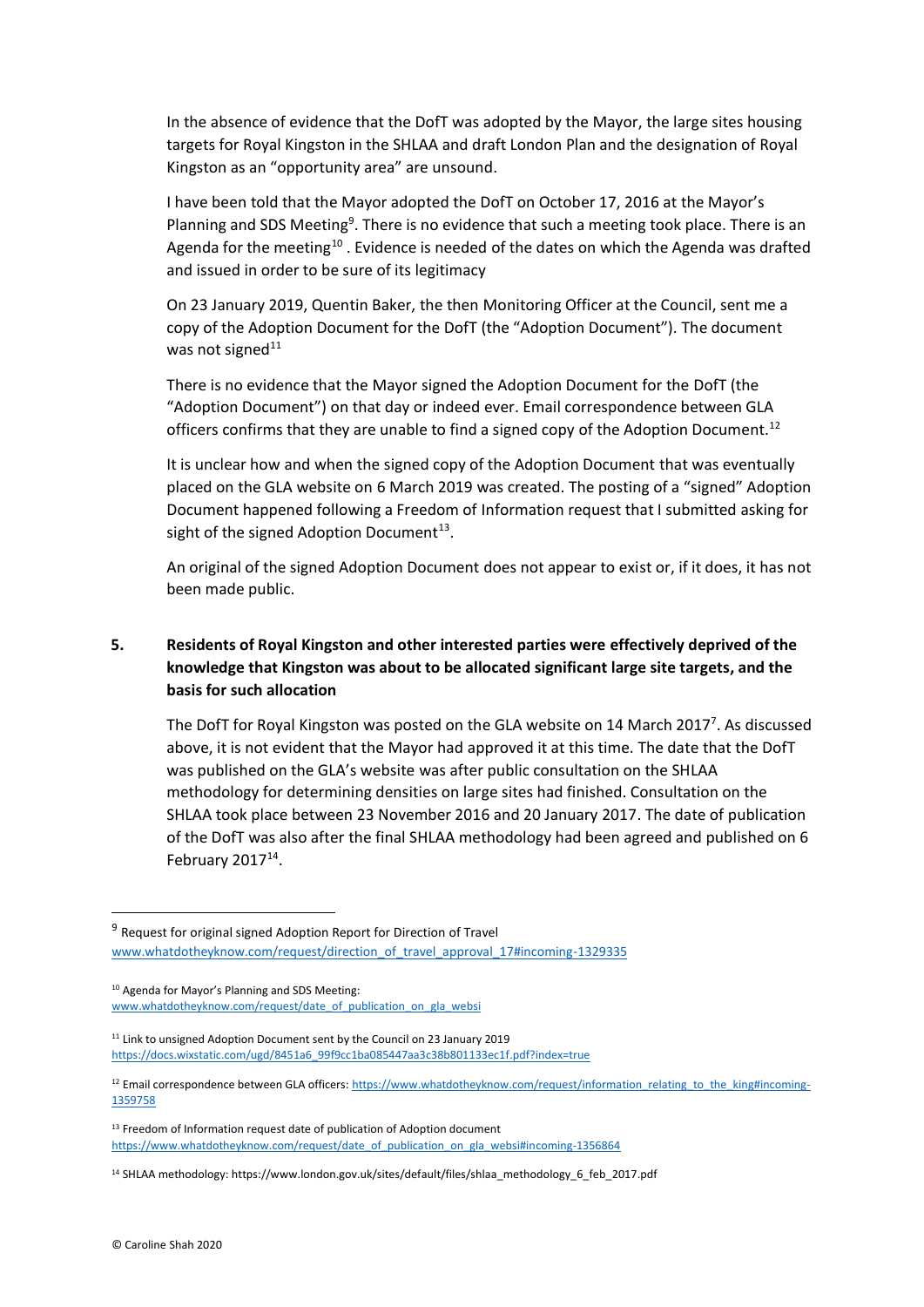Publication of The DoT on the GLA's website was after the stated date of publication of the Development Capacity Study for Royal Kingston (the "DCS"), which is given on the DCS as February 2017<sup>15</sup>. This means that large sites targets for Royal Kingston may have been discussed, modelled and agreed with the GLA before the DofT was posted as "approved" by the Mayor on the GLA website. If this is the case, timing of the posting of the DofT on the GLA website must by definition have prevented any possible knowledge by the residents of Royal Kingston or by any other interested parties that the DofT was being used as justification for vastly elevated large site housing targets for Kingston and to designate Kingston as an "opportunity area" in the draft new London Plan. This is especially the case given that the GLA states that, for transparency's sake, decisions made by the Mayor are normally posted on the GLA website one day after they are made. To all extents and purposes, this gave the impression that the DofT was approved by the Mayor on 13 March 2017.

Residents and other interested parties could not therefore have known that the GLA and the Council, through the DofT, was in the process of allocating significant large site development targets to Royal Kingston as part of the SHLAA. The SHLAA methodology states that the "site assessment and borough one-to-one meetings" took place between February and mid-May, so large site targets for Royal Kingston may well have been agreed even before the DofT was published on the GLA website.

Timing of the posting in turn prevented any interested parties' involvement in the public consultation process for the SHLAA, as nobody knew that the Mayor had already approved the DofT - if indeed this was the case – and that they needed to have a direct interest in the SHLAA process. If this is the case, it represents a breach of the consultation process.

Given that the purposes for which the DofT would be used were completely unclear both in the document itself and in the Committee meeting at which the document was approved in October 2016<sup>16</sup> - despite the Adoption Document stating that the purpose of this document is to "provide clarity to residents….on the process being undertaken to produce a Growth Strategy for Royal Kingston" - and given there was no evidence that the GLA had approved the document, residents and other interested parties would not have known, and did not know, that the DofT would be and had been used to inform Royal Kingston's large site housing target and did not know that they needed to have an interest in, and contribute to, that process during the public consultation process for the SHLAA

### **5. The GLA demonstrated a lack of clarity, of robust decision-making, and openness to the public in the way it has managed plans for growth in Royal Kingston**

<sup>&</sup>lt;sup>15</sup> See front page of Development Scenario Testing document for Kingston upon Thames: https://www.kingston.gov.uk/downloads/download/1007/development\_scenario\_testing\_2017

<sup>16</sup> <https://moderngov.kingston.gov.uk/ieListDocuments.aspx?CId=610&MId=8153&Ver=4>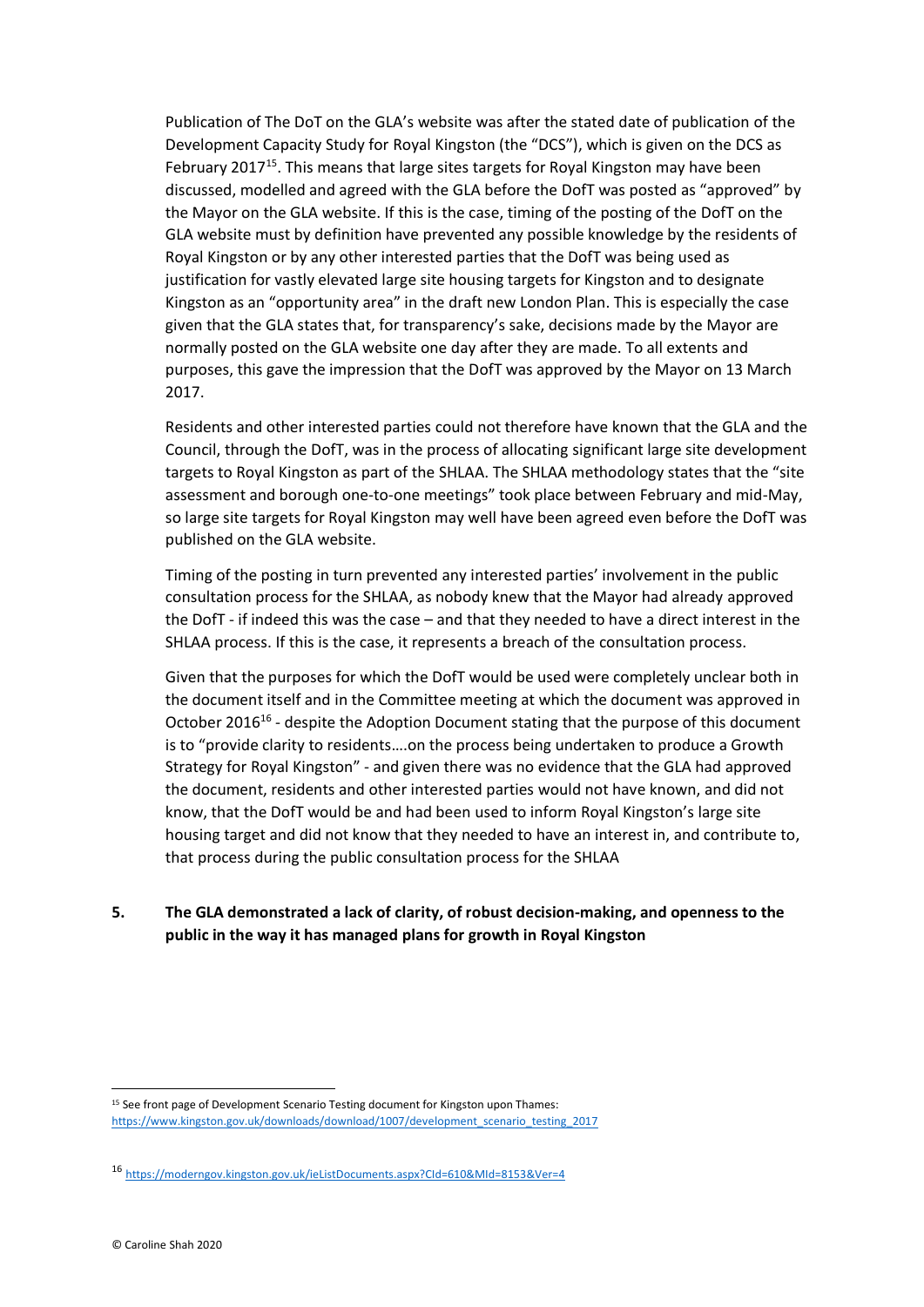The GLA did not follow its own Corporate Governance Framework Agreement<sup>17</sup> on matters of decision-making and openness and transparency, Sections 2, 4 and 6, by failing to publish the DofT on its website until 14 March 2017, and the Adoption Document until March 2019

A statement is made on the GLA's website that: *"Our aim is to publish each decision within one working day of it being signed off and with all the relevant background information"*

There has been a complete lack of transparency, openness and co-ordination between the GLA and the Council in bringing forward growth plans for Royal Kingston

The Issues & Options document for the new Local Plan ("I&O")<sup>18</sup> came to the Strategic Housing and Planning Committee of the Council on 8 November 2018, months before a copy of the "signed" Adoption Document was posted on the GLA's website<sup>19</sup>. This made it impossible for residents of Royal Kingston or other interested parties to understand whether growth plans laid out in the I&O had the GLA's formal endorsement.

No attempt has been made by the GLA or the Council to communicate clearly their growth plans for the Borough with residents. The vast majority of people in the borough were and still are unaware of the existence of the DofT and most people remain unaware of the purposes for which it has been and is still being used

The Agenda document for the "Mayor's Planning and SDS Meeting"<sup>20</sup> clearly itemises the DofT for approval under the title "Opportunity Area Planning Framework"

The Kingston Town Centre Opportunity Area Planning Framework document ADD414, approved on 12 April 2016<sup>21</sup>, asked for funds to extend the document from Kingston Town Centre to "include the 10 proposed CrossRail 2 stations in the borough". The Objective and Expected Outcome for the project was to "produce the *draft Kingston Opportunity Area Plan*…by April 2016".

In contrast, Kingston council has asserted that the Council "(either independently or with the GLA) has not produced an Opportunity Area Planning Framework<sup>"22</sup> (the "OAPF"), while information from minutes of the Opportunity Area Strategic Board<sup>23</sup> on 28<sup>th</sup> January 2016

<sup>18</sup> Draft Issues and Options document for Royal Kingston

[https://moderngov.kingston.gov.uk/documents/s79535/Issues%20and%20Options%20for%20the%20Local%20Plan%20-](https://moderngov.kingston.gov.uk/documents/s79535/Issues%20and%20Options%20for%20the%20Local%20Plan%20-%20November%20SHAP.pdf) [%20November%20SHAP.pdf](https://moderngov.kingston.gov.uk/documents/s79535/Issues%20and%20Options%20for%20the%20Local%20Plan%20-%20November%20SHAP.pdf)

19 [https://www.whatdotheyknow.com/request/information\\_relating\\_to\\_the\\_king#incoming-1359758](https://www.whatdotheyknow.com/request/information_relating_to_the_king#incoming-1359758)

<sup>17</sup> GLA Corporate Governance Framework Agreement

[https://www.london.gov.uk/sites/default/files/corporate\\_governance\\_framework\\_agreement\\_may18.pdf](https://www.london.gov.uk/sites/default/files/corporate_governance_framework_agreement_may18.pdf)

<sup>20</sup> [https://docs.wixstatic.com/ugd/8451a6\\_99f9cc1ba085447aa3c38b801133ec1f.pdf?index=true](https://docs.wixstatic.com/ugd/8451a6_99f9cc1ba085447aa3c38b801133ec1f.pdf?index=true)

<sup>&</sup>lt;sup>21</sup> ADD 414: Contract extension for Kingston Opportunity Area Action Plan[: https://www.london.gov.uk/decisions/add414](https://www.london.gov.uk/decisions/add414-kingston-town-centre-oapfarea-action-plan-contract-extension) [kingston-town-centre-oapfarea-action-plan-contract-extension](https://www.london.gov.uk/decisions/add414-kingston-town-centre-oapfarea-action-plan-contract-extension)

<sup>&</sup>lt;sup>22</sup>Freedom of Information of Act request CAS - 1031108/IR/KJF, reply 02 May 2019: [https://www.whatdotheyknow.com/request/534630/response/1358380/attach/3/FOI%20Internal%20Review%20CAS%20](https://www.whatdotheyknow.com/request/534630/response/1358380/attach/3/FOI%20Internal%20Review%20CAS%201031108%20Kingston%20Opportunity%20Framework.pdf?cookie_passthrough=1) [1031108%20Kingston%20Opportunity%20Framework.pdf?cookie\\_passthrough=1](https://www.whatdotheyknow.com/request/534630/response/1358380/attach/3/FOI%20Internal%20Review%20CAS%201031108%20Kingston%20Opportunity%20Framework.pdf?cookie_passthrough=1)

<sup>&</sup>lt;sup>23</sup> Minutes of meetings of Opportunity Area Strategic Board for Kingston [https://www.whatdotheyknow.com/request/request\\_for\\_information\\_on\\_actio#outgoing-611064](https://www.whatdotheyknow.com/request/request_for_information_on_actio#outgoing-611064)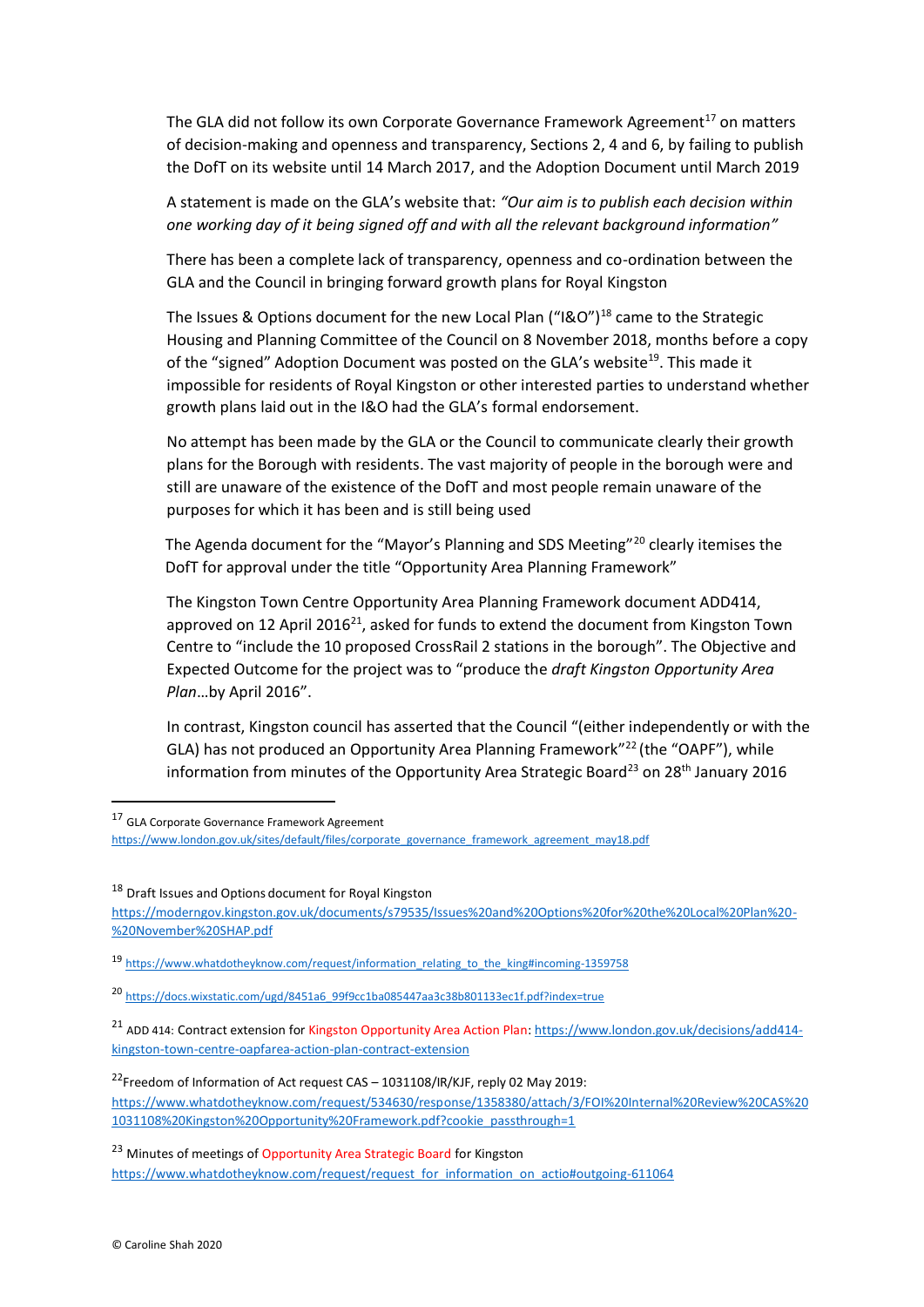indicate that preparation of the OAPF might take place as part of the Local Plan. However, the first consultation is currently taking place on Kingston's Local Plan and the document makes no reference to the need for an OAPF as part of the Local Plan process.

Most recently, in correspondence from the GLA dated 22 May 2019, an officer now states that *"The Royal Borough of Kingston has just published its new Local Plan early engagement document. This is the first stage in preparing a statutory development plan for Kingston, and I urge you to send your comments and suggestions to Kingston. It is this Local Plan that will guide the location and form of new development and set the boundary for the opportunity area. The Mayor is not proposing to prepare an Opportunity Area Planning Framework for Kingston currently, as he is content for the borough to bring forward proposals through the new Local Plan."*

How is anyone to make head or tail of what is going on? These plans are not, and have never been, clear or communicated clearly to residents; nor have residents' views been sought and taken in to account in any way that can be seen to have influenced the housing and jobs targets that the council has agreed with the GLA nor the possible designation of vast swathes of the Borough as an "opportunity area" or "areas of opportunity".

## **6. The GLA and the Council have not addressed Human Rights and Equalities Duties or Environmental Considerations in setting vast housing and jobs targets across the Borough and designating Royal Kingston as an "opportunity area"**

The possible regeneration of vast swathes of the borough, including council estates, raises major issues of human rights and equality as well as significant environmental issues

The compilation of The DofT and its use to establish massive large site housing and jobs targets for the Borough, as well as to justify Kingston being designated an "opportunity area" in the draft new London Plan, does not seem to have included a sustainability appraisal or any initial and ongoing equalities impact assessments that were meant to accompany the project to ensure that "at each point of the drafting and consultation process for the proposed document, equalities impacts are considered and actions decided to address any emerging issues" as laid out in Point 3.1 of GLA contract ADD340 $^{24}$  dated 26 August 2015. The requirement to address equalities issues arises under the Equalities Act 2010.

Specifically, the DofT does not mention the council's plans for the provision of affordable housing and the possible regeneration of council estates in the borough. Council estates are likely to have BAME occupants, elderly, disabled, gender reassigned, and pregnant people, mothers and people of many different races, genders, religions and belief, sexual orientation and different states of marriage/civil partnership status and who all need to be considered under equalities legislation.

In the later GLA paper ADD414 $18$  dated 12 April 2016, requesting further funding for the Kingston "opportunity area", the GLA goes so far as to say that "it is unlikely that this project will have negative equalities impacts". It is hard to understand the justification for this statement when the GLA and the Council have plans for growth on such a massive scale throughout the Borough which include widespread regeneration, redevelopment,

<sup>&</sup>lt;sup>24</sup> Equality comments on preparation of Kingston Town Centre Opportunity Area Planning Framework: [www.london.gov.uk/decisions/add340-kingston-town-centre-oapf-area-action-plan-aap-consultancy](http://www.london.gov.uk/decisions/add340-kingston-town-centre-oapf-area-action-plan-aap-consultancy)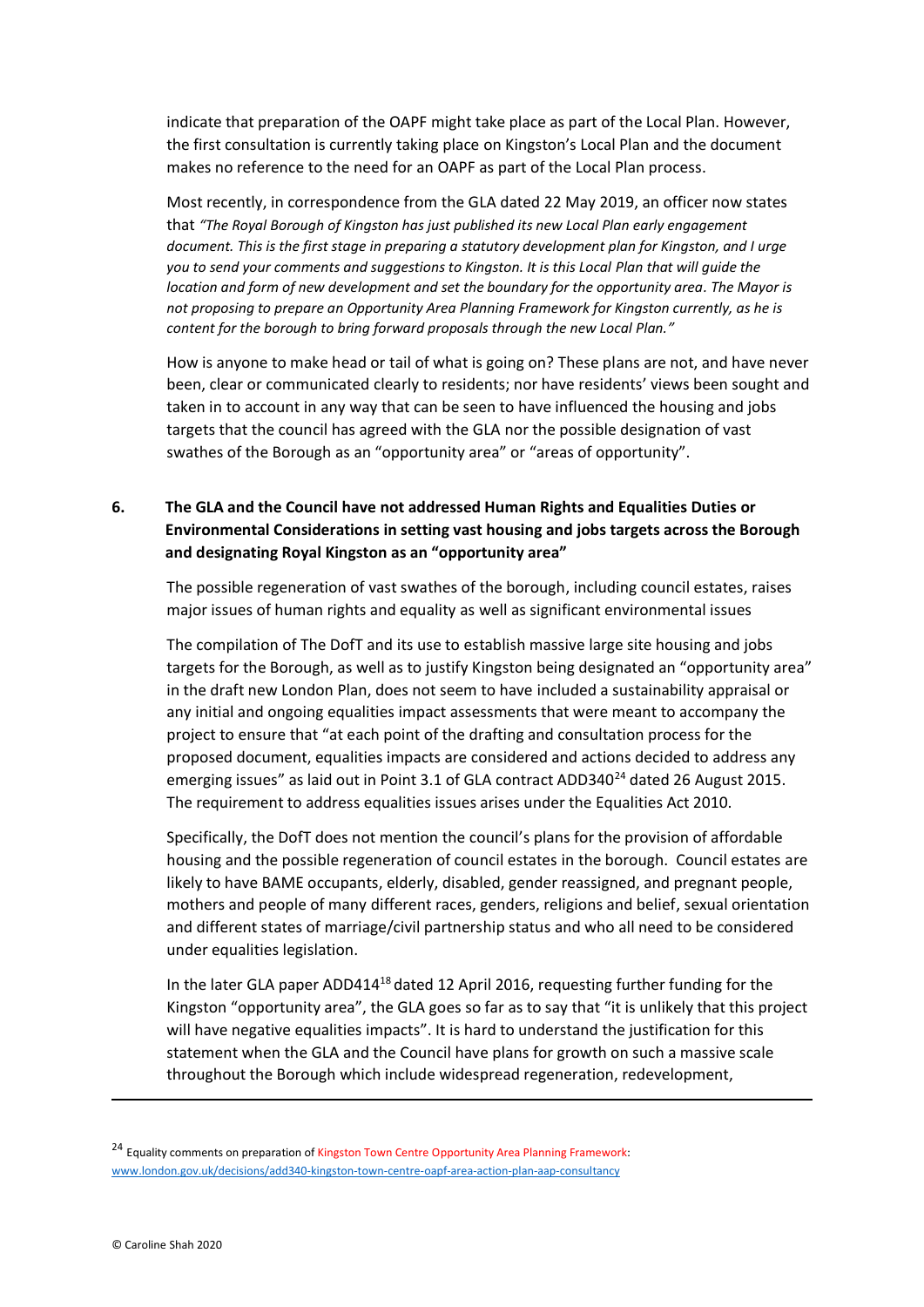internationalisation and gentrification of the Borough. The paper goes on to say: "The project will also be subject to a review and this will also address equalities impacts". There is no evidence that such a review took place.

GLA paper ADD340 stated that: *"3.2 Given the regeneration focus of the proposed project, identification of relevant equalities groups and potentially vulnerable locally affected populations will be undertaken at the outset of the project."* This statement and others on the same subject are repeated word for word in contract extension ADD 414<sup>13</sup> which funded a document that has been used to extend the Kingston "opportunity area" from Kingston Town Centre to across vast swathes of Royal Kingston

In GLA paper ADD 2026<sup>25</sup>, dated 19 October 2016, the GLA states under 3.1 Equality Comments that "In arriving at the recommended decision to approve this proposed budget, equalities issues *have been considered* in line with the GLA's duties under the Equalities Act 2010". There is no evidence of this process having taken place or the outcomes of such process

In the same paper ADD2026, under point 3.2, the GLA states that "given the regeneration focus of the proposed project, *identification of relevant equalities groups and potentially vulnerable locally-affected populations has been undertaken at the outset of the project*". There is no evidence of this process having taken place or of the outcomes of such process

Again, in paper ADD2026, the GLA states that "A detailed public consultation strategy has been drawn up with the Royal Borough of Kingston to ensure that any local hard to reach groups are engaged in the process to ensure that the resulting document is appropriate and accessible to all and meets the needs of different Londoners". There is no evidence that such a strategy was ever put in place or of how it has been used. It is also unclear how and why "the resulting document" needs to and can meet the needs of different "Londoners".

Lastly, in arriving at Royal Kingston's planned housing targets, the council and the GLA have paid no attention to Environmental Considerations which are meant to be a key part of planning policy. The report recommending the DofT for approval said that the growth strategy outlined in that document gave rise to *no environmental implications*, despite including large areas of Metropolitan Open Land, Green Belt and environmentally-important sites as possible areas for development. The report ignores the proximity of Richmond Park SAC and Wimbledon Common SAC, and the fact that the Borough of Kingston already had a deficit of open green space for the 2001 population<sup>26</sup>.

There is no evidence in the Habitats Regulations Assessment of the Intend to Publish London Plan (the "Plan") of any process that has taken place to consider the effects of proposed levels of development in Kingston on the scale set out in that Plan, and arising from the DofT, on Richmond Park SAC, Wimbledon Common SAC and South West Waterbodies SPA, either alone or in combination with development planned in surrounding Boroughs such as Hounslow, Merton and Wandsworth. The last HRA screening exercise that was conducted for Kingston was in 2010, with much lower levels of planned development and an

<sup>25</sup> <https://www.london.gov.uk/decisions/add2026-kingston-town-centre-oapf>

<sup>&</sup>lt;sup>26</sup> Atkins report 2006: Kingston Open Space Assessment (based on 2001 census)[: https://bit.ly/Kingstongreenspacedeficit](https://bit.ly/Kingstongreenspacedeficit)